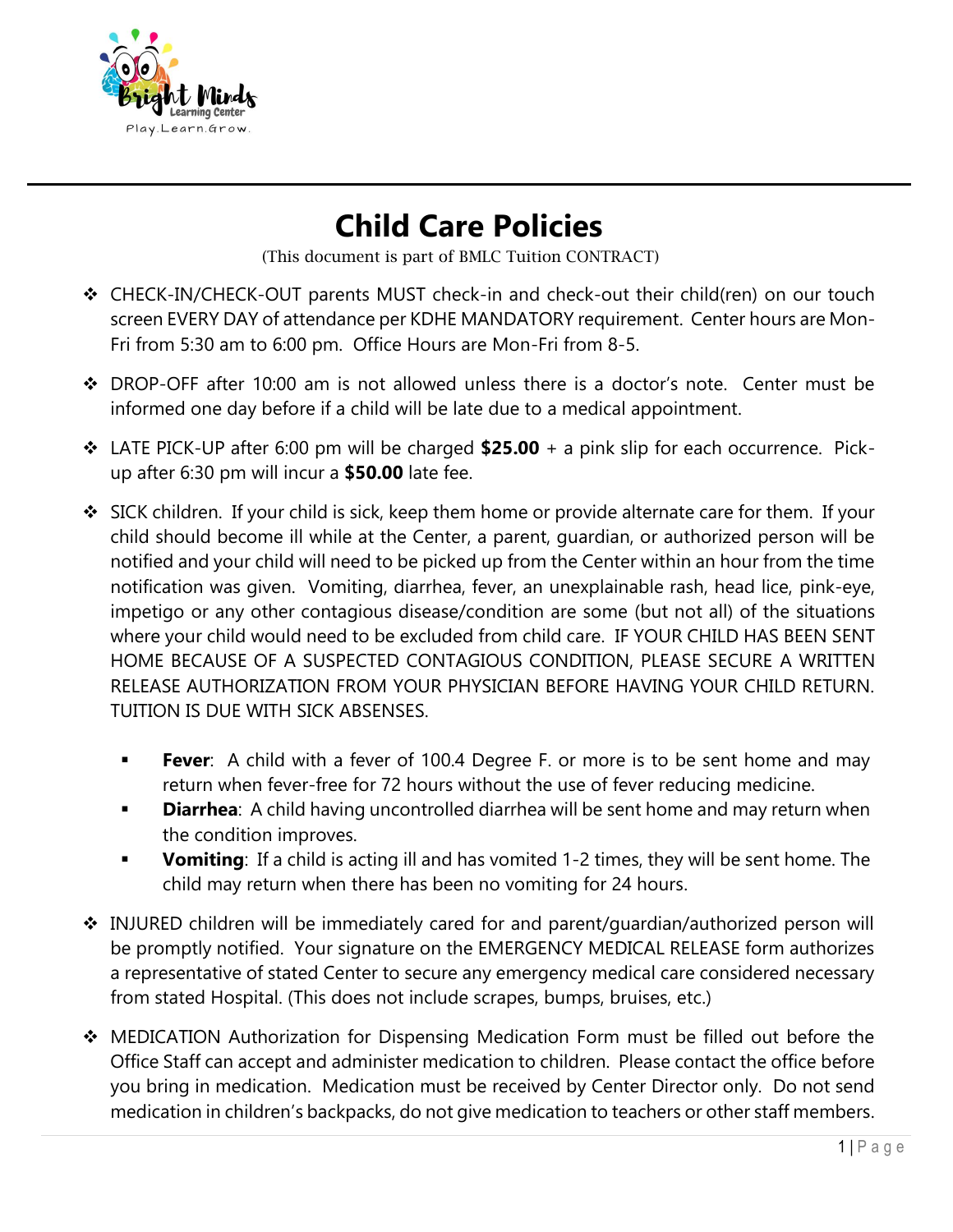- ❖ MANDATED REPORTS All of our staff are Mandated Reporters. We are required to perform daily health checks and report to the Department of Children and Families if there is any reason to suspect harm from physical, mental, emotional or sexual abuse.
- ❖ ABSENTEEISM requires notification for all children, **REFUNDS OR CREDITS WILL NOT BE MADE FOR ABSENCES. FULL TIME CHILDREN must pay for full week of attendance regardless of absent days.** Families cannot switch from full time to daily/part-time attendance due to absences, vacation or Holidays.
- ❖ HOLIDAYS: **REFUNDS AND CREDITS ARE NOT GIVEN FOR THESE DAYS** OR ANY ABSENCES CAUSED BY THESE DAYS. (Please see our Holiday Calendar)
- ❖ TUITION MUST BE PAID IN ADVANCE. CREDIT IS NOT EXTENDED UNDER ANY CIRCUMSTANCE. Tuition to Bright Minds Learning Center is due on the last business day of each week (weekly pay), for the next week of service. **MUST PAY TO ATTEND**. LATE PAYMENT will incur a \$25 fee and must be paid before attendance will be allowed.
- ❖ RETURNED CHECKS or ACH NON-SUFFICIENT FUNDS will incur a **\$35 NSF** (Non-sufficient funds) charge and must be paid in cash within 24-hours after notification. Account will be placed on a CASH ONLY BASIS.
- ❖ OUTSIDE FOOD is NOT allowed at the Center. (Per Grant, State, and Bright Minds Learning Center regulation. Exception, store bought items for special events)
- ❖ LOST/MISSING ITEMS can be inquired about through the front desk. All backpacks, coats, jackets, clothing, etc. should be labeled with your child's name. Toys, dolls, or valuable items are to remain at home (Exception: Show-N-Tell). **Center is not responsible for any lost or missing personal belongings.**
- ❖ NOTIFICATION of any changes with you or your child will be the responsibility of the parent or guardian. Specifically, it is your responsibility to advise the Center of any name changes in marital status, pick-up authorizations, address information, emergency telephone numbers, updates to shot record or any major changes in the child's environment, including pickup/drop-off times. NOTIFICATIONS MUST BE MADE DURING THE ADMINISTRATIVE BUSINESS HOURS OF 8:00 to 5:00 WITH THE DIRECTOR.
- ❖ TERMINATION will require **two-week notice** to the Center (10 business days).
- ❖ BMLC reserves the right to terminate enrollment effective immediately if family's tuition or other fees are past due, inability to meet family's needs or special requests, child(ren) are repeatedly picked up after 6:00 pm, failure to company with contract/policies, Parent/Guardian or any member of your family displays any type of disrespectful, inappropriate behavior towards any BMLC staff member, other families or children enrolled at BMLC. We expect the minimum common courtesy towards our employees. There will be no tuition refunds if such an occurrence happens after tuition has been paid.
- ❖ ARRIVAL/DEPARTURE is a confusing time for children. Please during this time watch your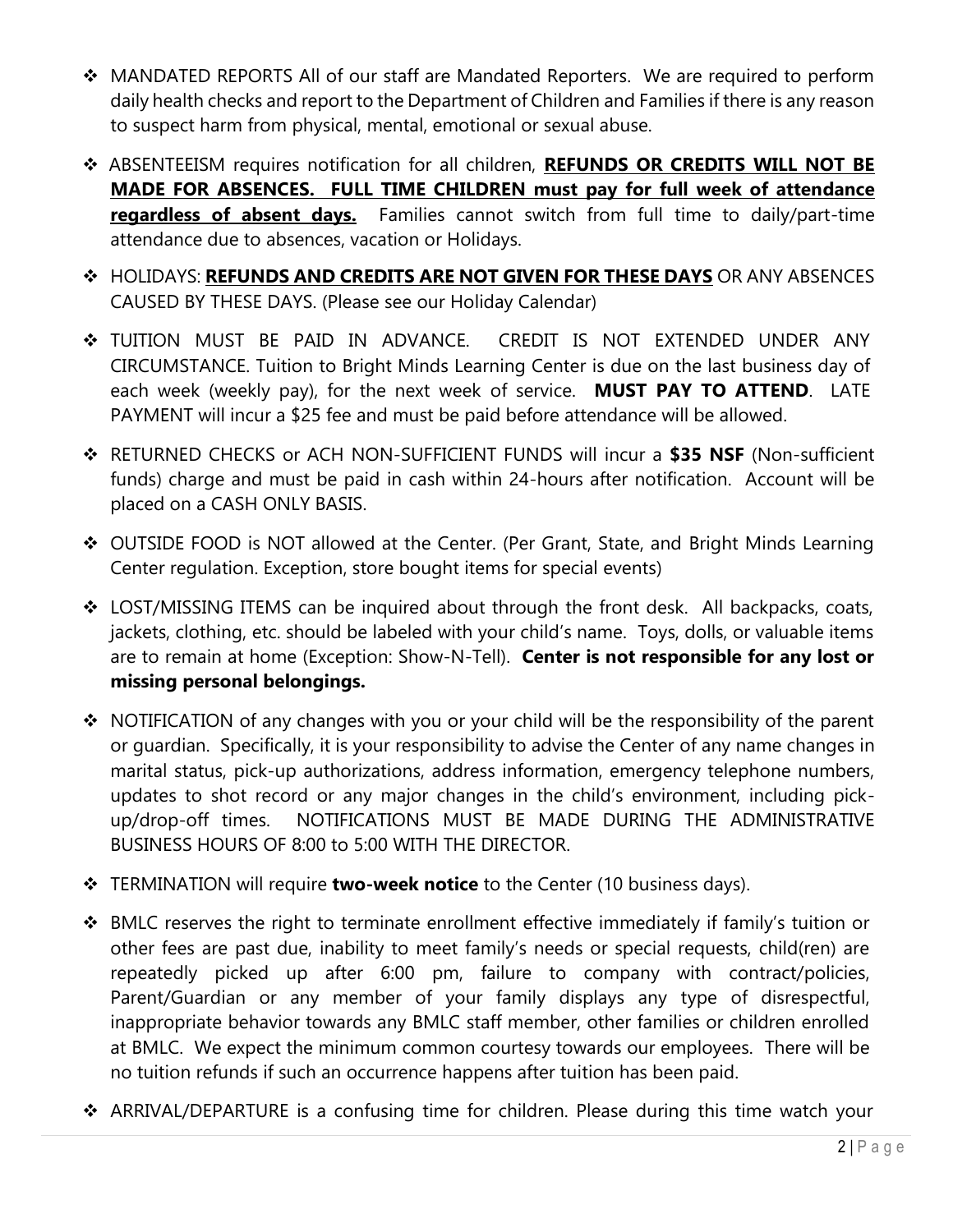child(ren) at all times. Please don't allow children to run around inside/outside, move from room to room, go into the office, jump or climb on furniture or doors. We appreciate it, thank you!

❖ SURVEILLANCE this facility utilizes surveillance equipment. This equipment may or may not be monitored or recorded. Recorded footage is automatically deleted in 3 days. Due to child privacy laws and employee privacy laws, Bright Minds Learning Center reserves the right to restrict access to any recorded video to outside individuals or authorized legal entities as required.

## **DISASTER Policy**

TORNADO: our building has designated storm shelters with enough room, water, food and first aid kits.

FIRE: We will evacuate building and call 911. Fire extinguishers, Fire Alarm System and Fire Exits are up to the latest Fire Codes and approved by the Kansas State Fire Marshal.

STORM: During a storm we stay inside, if too severe we will move to our designated storm shelters. FLOOD: If a flood occurs we will notify parents, move to higher ground or evacuate building if necessary.

SERIOUS INJURY: Parents will be notified and if hospital care is necessary, a staff member will go with the injured child to the hospital until parents arrive. There will be a 911 Notification.

If evacuation is required, our shelters are:

## **SHELTERS**:

- Family Dollar Store: 5120 E 21<sup>st</sup> N, Wichita, KS 67208, 0.4 miles, 8-minute walk or
- Pizza Hut Restaurant: 2129 N Woodlawn St., Wichita, KS 67208, 0.9 miles, 17-minute walk.

NOTIFICATIONS: parents will be notified as soon as possible. Times and dates of Monthly Tornado and Fire Drills are posted!

## **DISCIPLINE Policy**

Our objective is to teach children to identify, accept and handle their feelings and provide them with the necessary tools to gain self-control. Children's healthy emotional development is part of our goal as a Learning Center and our staff is trained to communicate with children in a clear, compassionate and consistent manner. We make every effort to guide children's behavior and develop a strong communication with them by giving children a voice and empowering them with the ability to achieve behavioral goals.